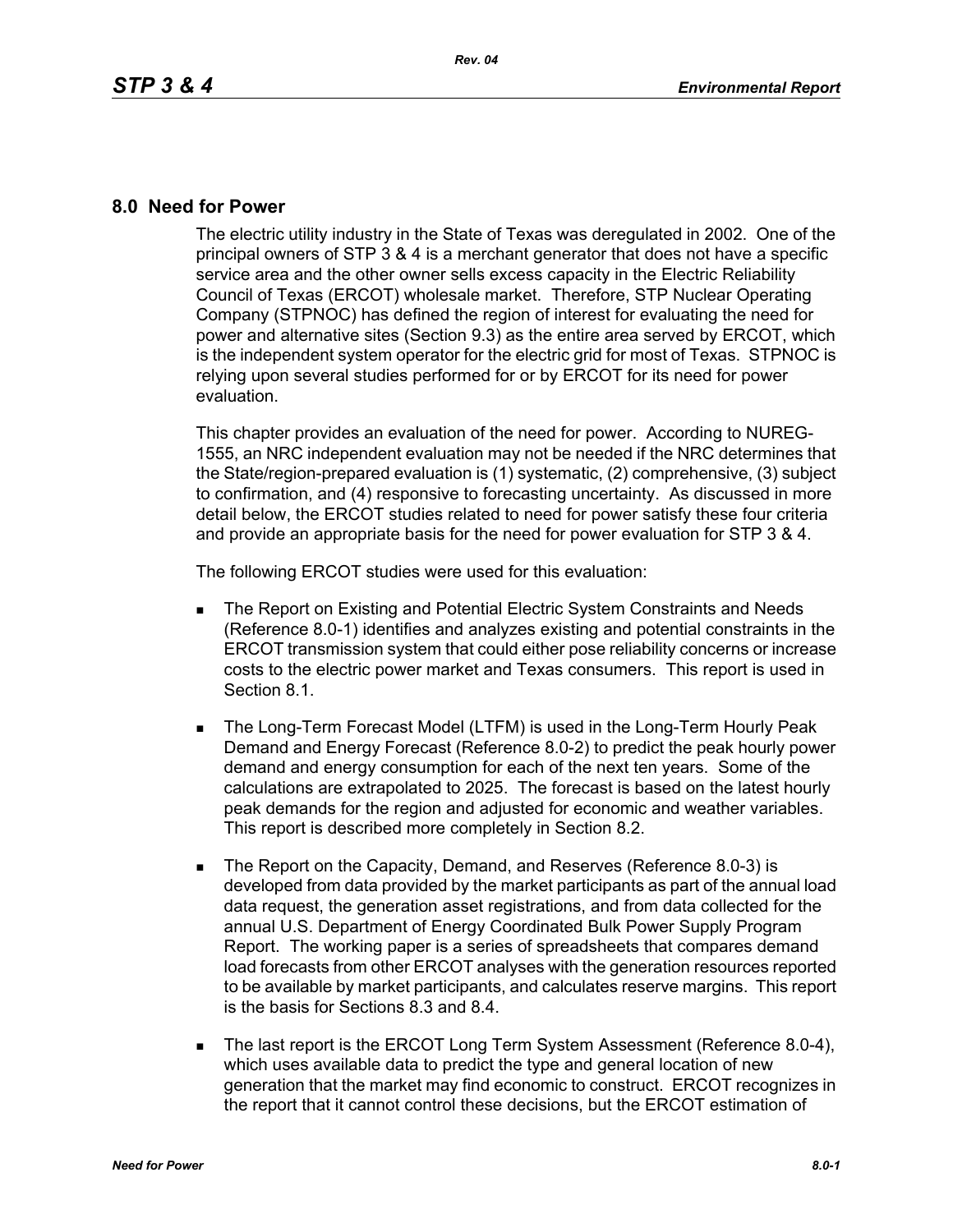market behavior provides a reasonable basis on which to assess longer-term transmission needs under a range of scenarios.

Subsection 8.4.2 demonstrates that these reports satisfy the criteria in NUREG-1555 for a reliable independent evaluation of the need for power.

As described in Section 8.1, the owners of STP 3 & 4 are NINA and CPS Energy, who are both market participants in the ERCOT system. As such, they recognize ERCOT's legal responsibilities under Public Utility Commission of Texas (PUCT) oversight, and support ERCOT in achieving its vision and mission through the open and collaborative process involving electric industry members, customers, and regulators. NINA and CPS Energy endorse the ERCOT studies that were prepared to inform the PUCT, the Texas Legislature, the public, and the market participants. They accept the assumptions made in the studies and believe that ERCOT is providing valuable and accurate assessments of the ERCOT system for the benefit of all ERCOT members. One of the benefits of deregulation was to consolidate regional planning under a single entity with the expertise and resources necessary to accurately and efficiently ensure that the entire region was proceeding on a course that benefits everyone.

The remainder of this chapter provides the following information:

- A description of the project owners (Section 8.1)
- A description of the PUCT and ERCOT (Section 8.1)
- A discussion of the deregulation of electric generation in the State of Texas and associated market forces (Section 8.1)
- A description of the ERCOT studies and a discussion of the forecast for demand for power provided in those studies (including reserve margins specified by ERCOT) (Section 8.2)
- A discussion of the generation capacity in the ERCOT region (Section 8.3)
- Conclusions related to the need for power from STP 3&4 (Section 8.4)

## **8.0.1 References**

- 8.0-1 ERCOT Report on Existing and Potential Electric System Constraints and Needs, December 2006, available at http://www.ercot.com/news/presentations/2006/2006\_ERCOT\_Reports\_T ransmission Constraints and Needs.pdf.
- 8.0-2 [2007 ERCOT Planning Long-Term Hourly Peak Demand and Energy](http://www.ercot.com/news/presentations/2007/2007_ERCOT_Planning_Long_Term_Hourly_Demand_Energy_Forecast_.pdf)  Forecast – May 8, 2007, available at [http://www.ercot.com/news/presentations/2007/2007\\_ERCOT\\_Planning\\_](http://www.ercot.com/news/presentations/2007/2007_ERCOT_Planning_Long_Term_Hourly_Demand_Energy_Forecast_.pdf) Long Term Hourly Demand Energy Forecast .pdf.